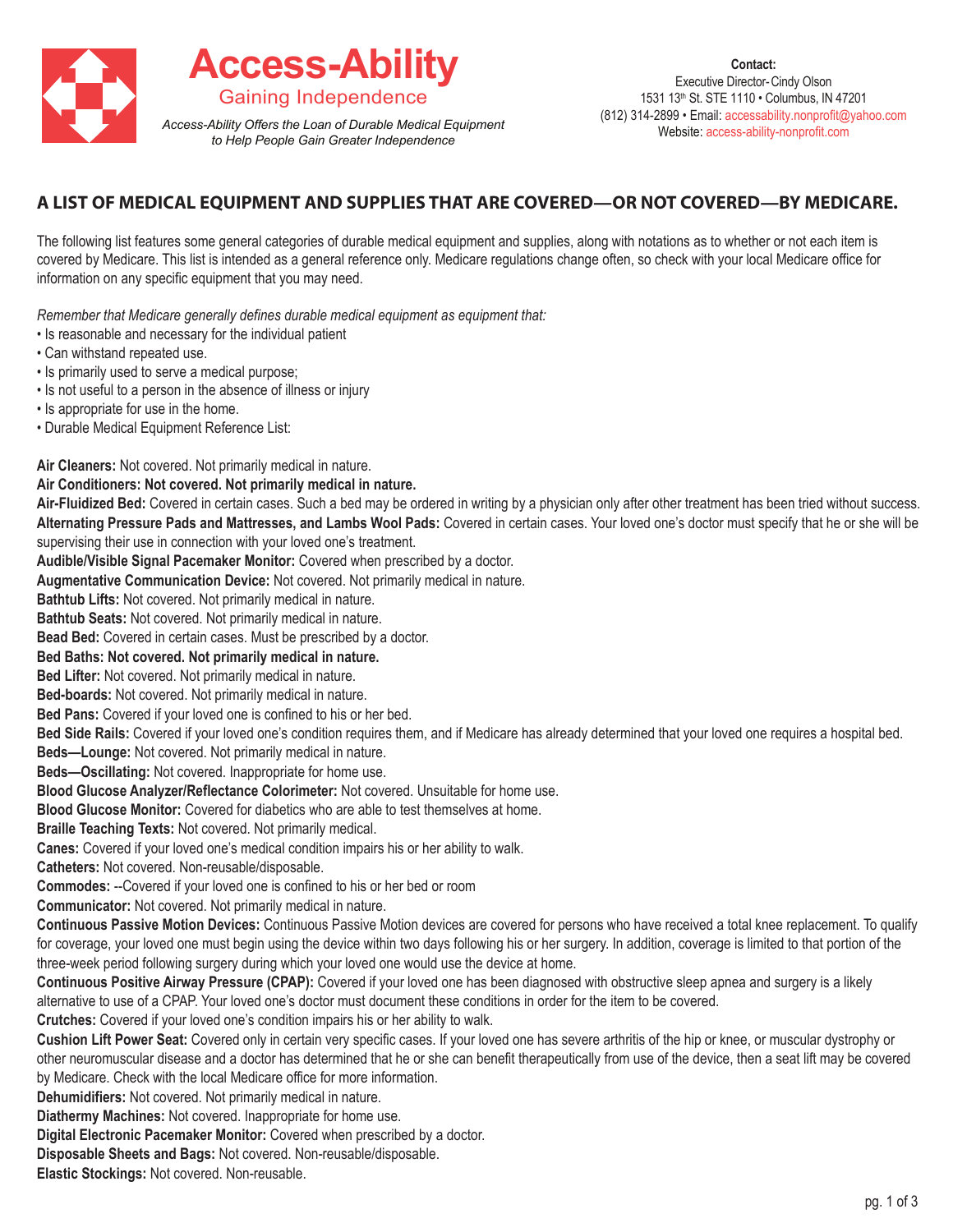**Electric Air Cleaners:** Not covered. Not primarily medical in nature. **Electric Hospital Beds:** Covered under very specific conditions and must be ordered by a doctor. **Electrostatic Machines:** Not covered. Not primarily medical in nature. **Elevators:** Not covered. Not primarily medical in nature. **Emesis Basins:** Not covered. Not primarily medical in nature. **Esophageal Dilator:** Not covered. Inappropriate for patient use. **Exercise Equipment:** Not covered. Not primarily medical in nature. **Fabric Supports:** Not covered. Non-reusable. **Face Masks (oxygen):** Covered if your loved one is also covered for oxygen (see below). **Face Masks (surgical):** Not covered. Non-reusable/disposable. **Flow meter:** Covered if your loved one's ability to breathe is seriously impaired. **Fluidic Breathing Assister:** Covered if your loved one's ability to breathe is seriously impaired. **Fomentation Device:** Not covered. Not primarily medical in nature. **Gel Flotation Pads and Mattresses:** Covered in certain cases. Your loved one's doctor must specify that he or she will be supervising their use in connection with your loved one's treatment. **Grab Bars:** Not covered. Not primarily medical in nature. **Heat and Massage Foam Cushion Pad:** Not covered. Not primarily medical in nature. **Heating and Cooling Plants:** Not covered. Not primarily medical in nature. **Heating Pads/Hot Packs:** Covered if doctors determine that your loved one will benefit medically from the application of heating pads. **Heat Lamps:** Covered if doctors determine that your loved one will benefit medically from the application of heat lamps. **Hospital Beds:** Covered under very specific conditions and must be ordered by a doctor. **Humidifiers (oxygen):** It might be covered if a medical humidifier has been prescribed for use in connection with other medically necessary equipment for purposes of moisturizing oxygen. **Humidifiers (room or central heating system types):** Not covered. Not primarily medical in nature. **Hydraulic Lift:** Covered if doctors determine that your loved one requires periodic movement to improve, arrest, or retard deterioration in his or her condition. **Incontinent Pads:** Not covered. Non-reusable; not primarily medical in nature. **Infusion Pumps:** Covered under very specific conditions. **Injectors (hypodermic jet pressure powered devices for injection of insulin):** Not covered. **IPPB Machines:** Covered if your loved one's ability to breathe is severely impaired. **Iron Lungs:** Covered for treatment of neuromuscular diseases, thoracic restrictive diseases, and chronic respiratory failure. **Irrigating Kit:** Not covered. Non-reusable; not primarily medical in nature **Lymph edema Pumps:** Covered. **Massage Devices:** Not covered. Not primarily medical in nature. **Mattress:** Covered only when a hospital bed is medically necessary. **Medical Oxygen Regulators:** Covered if your loved one's ability to breathe is severely. **Mobile Geriatric Chair:** Covered if there is a medical need for this item and it has been prescribed by a doctor in lieu of a wheelchair. Coverage is limited to those chairs having casters of at least 5 inches in diameter and specifically designed to meet the needs of ill, injured, or otherwise impaired individuals. Coverage is denied for the wide range of chairs with smaller casters that are primarily used in homes, offices, and institutions for many purposes not related to the care or treatment of ill or injured persons. **Motorized Wheelchairs:** Covered if your loved one's condition is such that a wheelchair is medically necessary and he or she is unable to operate the wheelchair manually. Other power-operated vehicles that may appropriately be used as wheelchairs may also be covered. **Muscle Stimulator:** Covered for certain conditions. **Nebulizers:** Covered if your loved one's ability to breathe is severely impaired. **Oscillating Beds**: Not covered. Inappropriate for home use. **Over Bed Tables:** Not covered. Not primarily medical in nature. **Oxygen:** Covered if oxygen has been prescribed for use with medically necessary equipment. **Oxygen Humidifiers:** Covered if a medical humidifier has been prescribed for use in connection with medically necessary equipment for purposes of moisturizing oxygen. **Oxygen Tents:** Covered for certain specific conditions. **Paraffin Bath Units (Portable):** Covered if your loved one has undergone a successful trial period of paraffin therapy ordered by a physician; and if your loved one's condition is expected to be relieved by long term-use of paraffin baths. **Paraffin Bath Units (Standard):** Not covered. Inappropriate for home use. **Parallel Bars:** Not covered. Primarily intended for institutional use. Patient Lifts: Covered if doctors determine that your loved one requires periodic movement to improve, arrest, or retard deterioration in his or her condition. **Percussors:** Covered in certain circumstances for persons with chronic obstructive lung disease, chronic bronchitis, or emphysema. Portable Oxygen Systems: **Regulated (adjustable flow rate):** Covered under specific conditions. **Preset (flow rate not adjustable):** Not covered. Considered emergency, first-aid, or precautionary equipment that is not essentially therapeutic in nature.

**Portable Room Heaters:** Not covered. Not primarily medical in nature.

**Portable Whirlpool Pumps:** Not covered. Not primarily medical in nature. (812) 314-2899 • access-ability-nonprofit.com